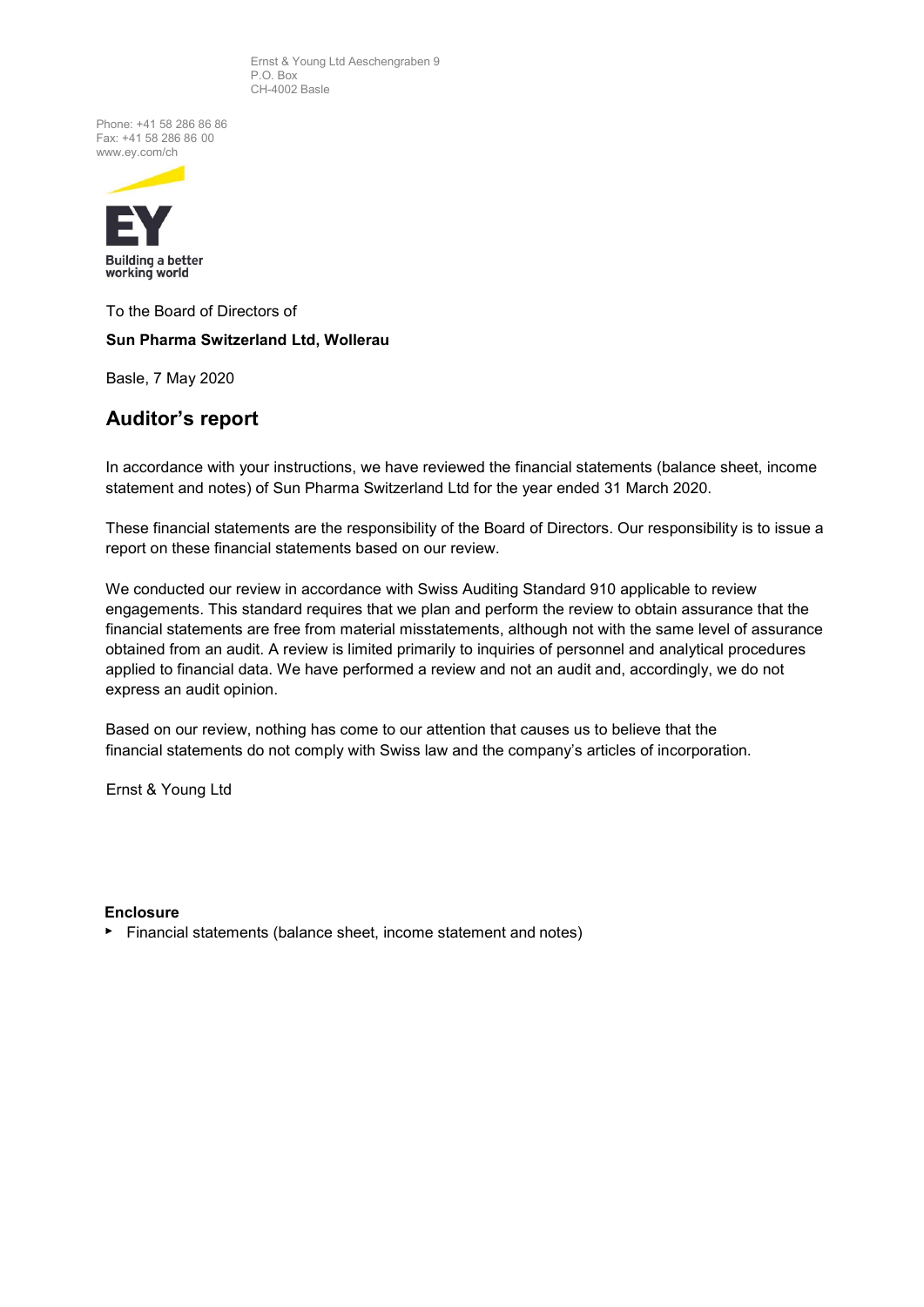ANNUAL REPORT

01.04.2019 - 31.03.2020



Experfina AG, Picassoplatz 8, CH-4052 Basel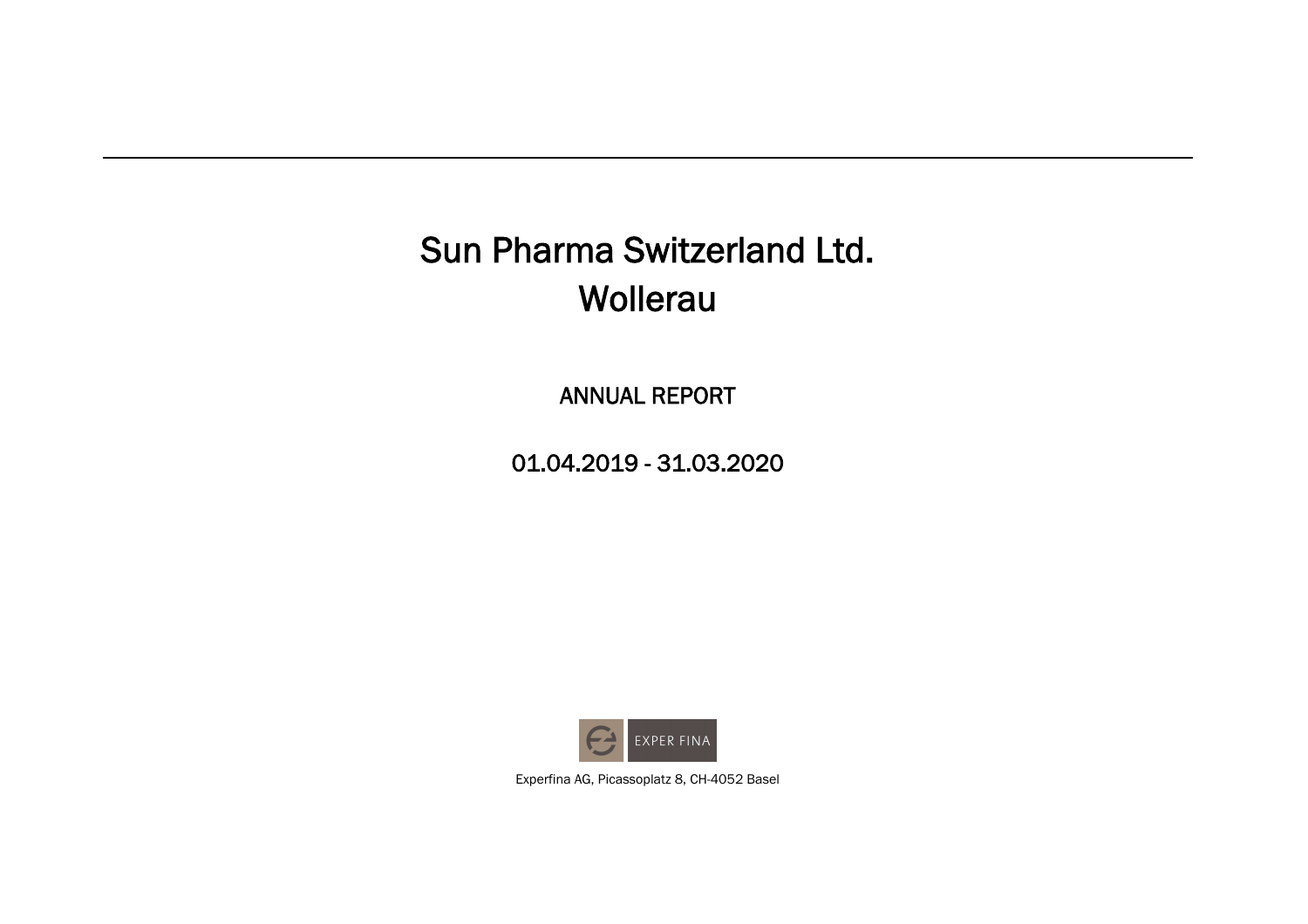DETAILED BALANCE SHEET as at 31. March 2020

|                                                                    |                          | Foreign currency | 31.03.2020<br><b>CHF</b>                   | 31.03.2019<br><b>CHF</b>                         | $+/-$<br><b>CHF</b>                                     |
|--------------------------------------------------------------------|--------------------------|------------------|--------------------------------------------|--------------------------------------------------|---------------------------------------------------------|
| <b>ASSETS</b>                                                      |                          |                  |                                            |                                                  |                                                         |
| UBS AG, CC CHF<br>UBS AG, CC USD<br>UBS AG, CC EUR<br>Cash at bank | <b>USD</b><br><b>EUR</b> | 3,631.67         | 20,994.89<br>0.00<br>3,882.95<br>24,877.84 | 7,252.94<br>1,109.50<br>107,402.25<br>115,764.69 | 13,741.95<br>$-1,109.50$<br>$-103,519.30$<br>-90,886.85 |
|                                                                    |                          |                  |                                            |                                                  |                                                         |
| <b>Debtors EUR</b><br><b>Debtor VAT</b><br>Credit Card prepayment  | <b>EUR</b>               | 69,247.62        | 73,954.37<br>3,870.25<br>0.00              | 10,186.00<br>3,505.12<br>5,000.00                | 63,768.37<br>365.13<br>$-5,000.00$                      |
| <b>Debtors</b>                                                     |                          |                  | 77,824.62                                  | 18,691.12                                        | 59,133.50                                               |
| Prepaid expenses                                                   |                          |                  | 37,034.95                                  | 38,766.35                                        | $-1,731.40$                                             |
| <b>Accrued revenues</b>                                            |                          |                  | 37,034.95                                  | 38,766.35                                        | $-1,731.40$                                             |
| <b>TOTAL CURRENT ASSETS</b>                                        |                          |                  | 139,737.41                                 | 173,222.16                                       | $-33,484.75$                                            |
| <b>TOTAL ASSETS</b>                                                |                          |                  | 139,737.41                                 | 173,222.16                                       | $-33,484.75$                                            |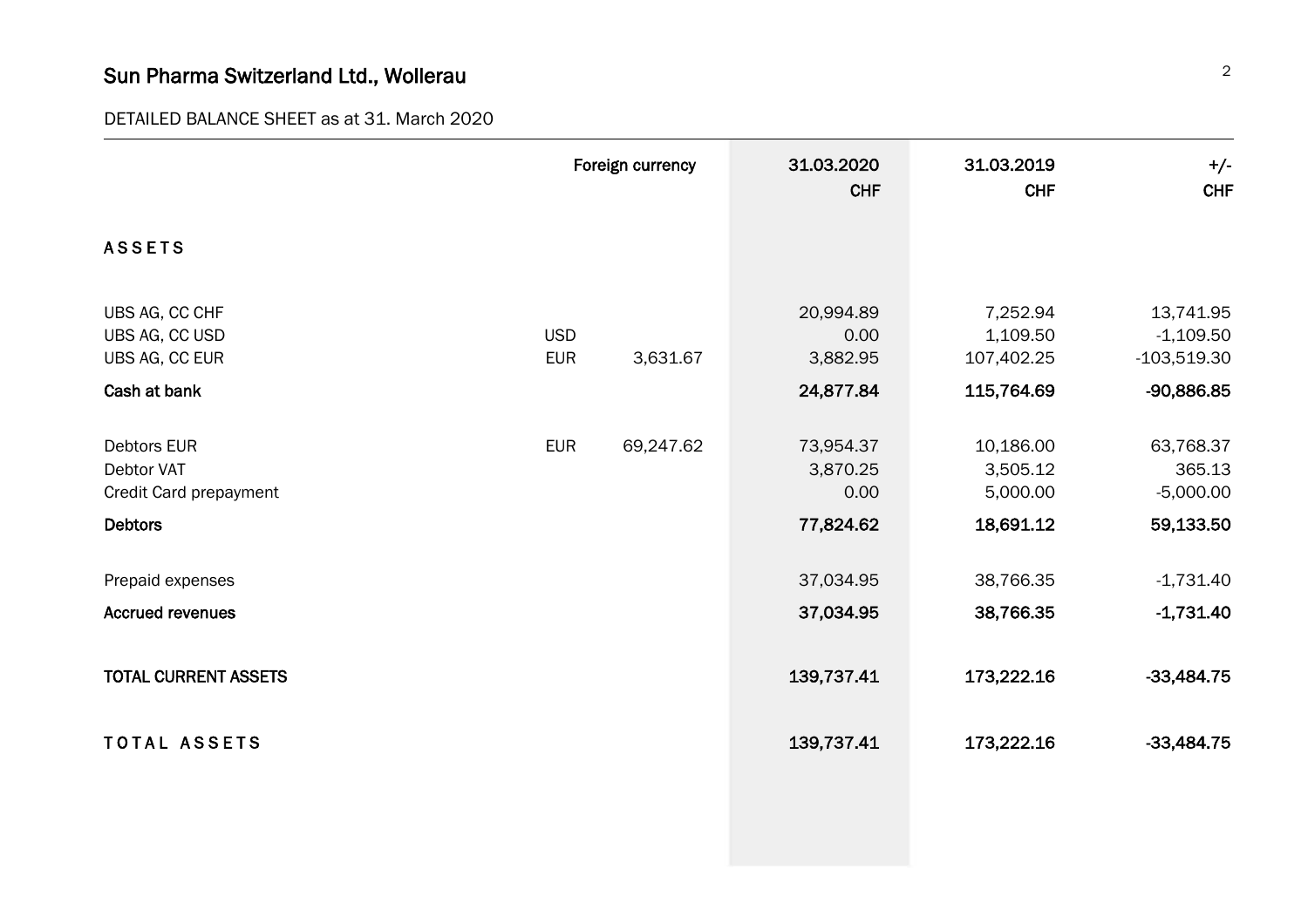## DETAILED BALANCE SHEET as at 31. March 2020

|                                                          | Foreign currency | 31.03.2020<br><b>CHF</b> | 31.03.2019<br><b>CHF</b> | $+/-$<br><b>CHF</b>         |
|----------------------------------------------------------|------------------|--------------------------|--------------------------|-----------------------------|
| <b>LIABILITIES</b>                                       |                  |                          |                          |                             |
| Creditors<br>Creditor AHV/ALV/FAK                        |                  | 0.00<br>$-64.65$         | 10,970.32<br>1,845.85    | $-10,970.32$<br>$-1,910.50$ |
| <b>Creditors</b>                                         |                  | $-64.65$                 | 12,816.17                | $-12,880.82$                |
| <b>Accrued liabilities</b><br><b>Accrued liabilities</b> |                  | 20,528.75<br>20,528.75   | 19,750.00<br>19,750.00   | 778.75<br>778.75            |
| <b>TOTAL CURRENT LIABILITIES</b>                         |                  | 20,464.10                | 32,566.17                | $-12,102.07$                |
|                                                          |                  |                          |                          |                             |
|                                                          |                  |                          |                          |                             |
|                                                          |                  |                          |                          |                             |
|                                                          |                  |                          |                          |                             |
|                                                          |                  |                          |                          |                             |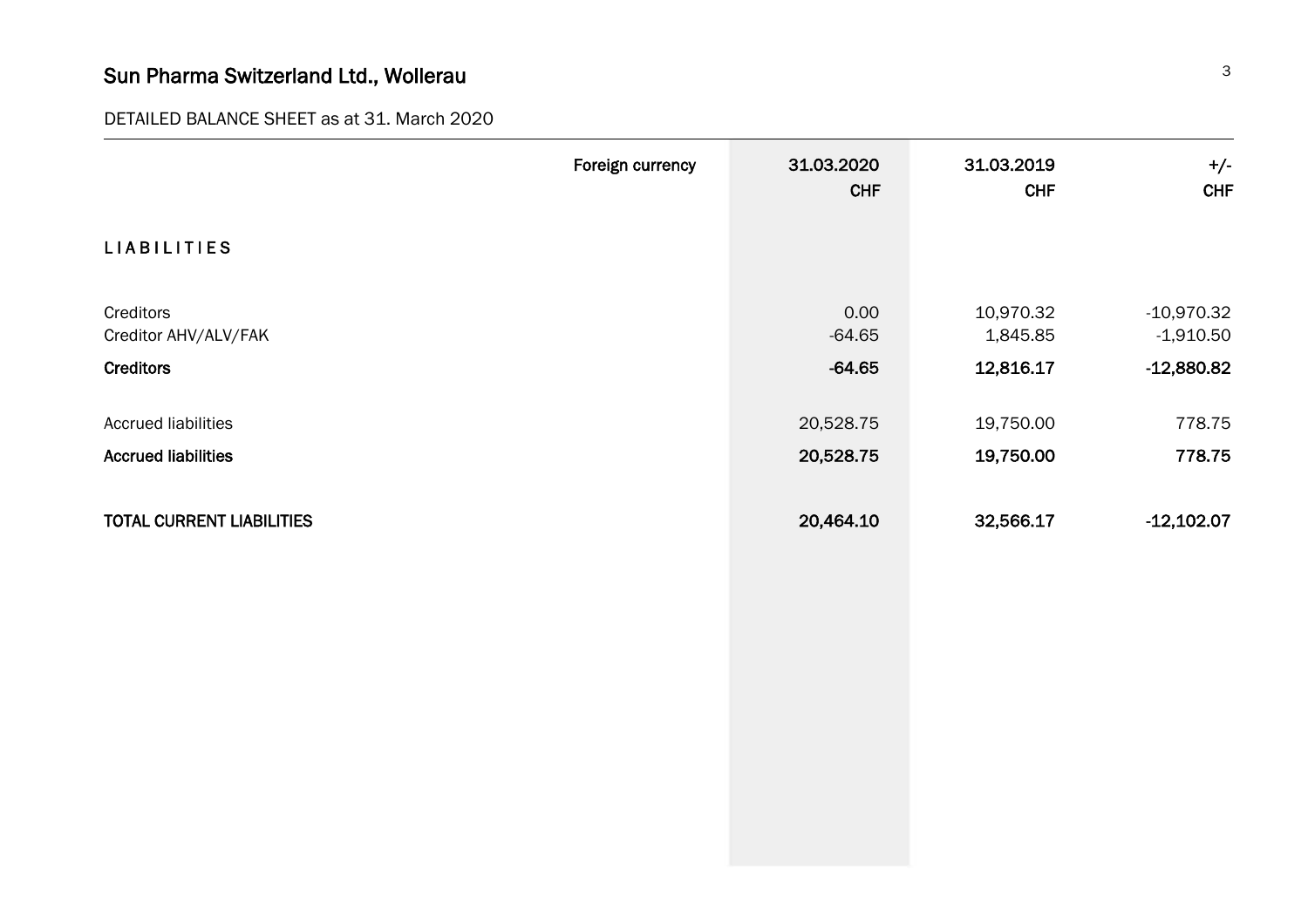DETAILED BALANCE SHEET as at 31. March 2020

|                                   | Foreign currency | 31.03.2020<br><b>CHF</b> | 31.03.2019<br><b>CHF</b> | $+/-$<br><b>CHF</b> |
|-----------------------------------|------------------|--------------------------|--------------------------|---------------------|
|                                   |                  |                          |                          |                     |
| Share capital                     |                  | 100,000.00               | 100,000.00               | 0.00                |
| <b>Share Capital</b>              |                  | 100,000.00               | 100,000.00               | 0.00                |
|                                   |                  |                          |                          |                     |
| Legal reserves                    |                  | 2,100.00                 | 0.00                     | 2,100.00            |
| Legale reserve                    |                  | 2,100.00                 | 0.00                     | 2,100.00            |
| Profit brought forward            |                  | 38,555.99                | $-79,556.80$             | 118,112.79          |
| Loss of the period                |                  | $-21,382.68$             | 120,212.79               | $-141,595.47$       |
| Profit                            |                  | 17,173.31                | 40,655.99                | $-23,482.68$        |
|                                   |                  |                          |                          |                     |
| <b>TOTAL SHAREHOLDER'S EQUITY</b> |                  | 119,273.31               | 140,655.99               | $-21,382.68$        |
|                                   |                  |                          |                          |                     |
| TOTAL LIABILITIES                 |                  | 139,737.41               | 173,222.16               | $-33,484.75$        |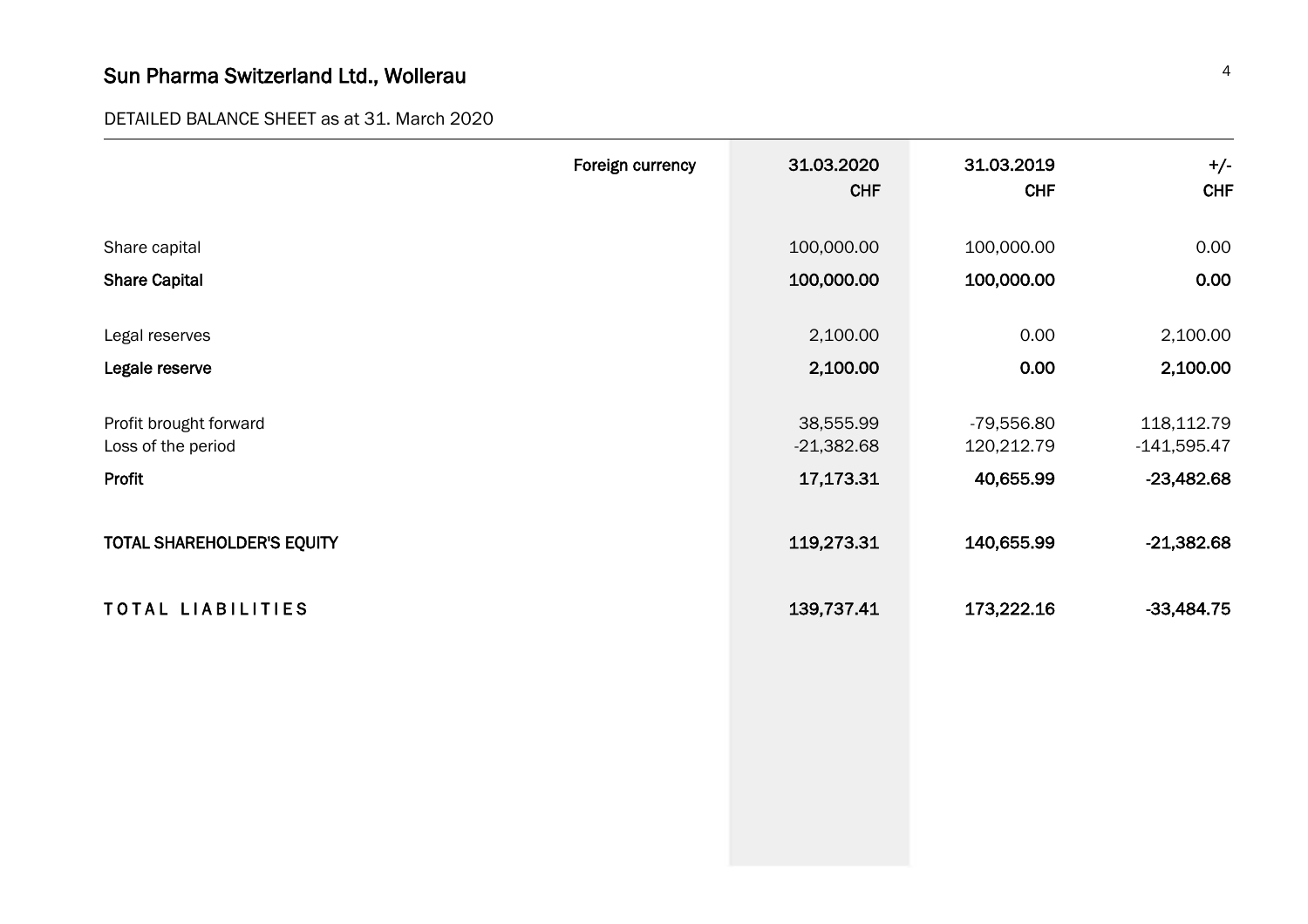## DETAILED PROFIT AND LOSS ACCOUNT from 1. April 2019 till 31. March 2020

|                                | 2019 - 2020<br><b>CHF</b> | 2018 - 2019<br><b>CHF</b> | $+/-$<br><b>CHF</b> |
|--------------------------------|---------------------------|---------------------------|---------------------|
|                                |                           |                           |                     |
| Revenues intra group           | 521,287.36                | 407,551.28                | 113,736.08          |
|                                |                           |                           |                     |
| <b>Income for Services</b>     | 521,287.36                | 407,551.28                | 113,736.08          |
| <b>Total Operating income</b>  | 521,287.36                | 407,551.28                | 113,736.08          |
| Phone, Internet, IT            | $-5,937.98$               | $-4,040.58$               | $-1,897.40$         |
| Management fees                | $-18,959.98$              | $-25,550.00$              | 6,590.02            |
| <b>Administration fees</b>     | $-5,550.00$               | $-5,613.79$               | 63.79               |
| Audit                          | $-4,010.00$               | $-4,196.30$               | 186.30              |
| Registration fees              | $-137,618.51$             | $-67,835.00$              | $-69,783.51$        |
| Public liabilty insurance      | $-318.35$                 | $-335.75$                 | 17.40               |
| Other fees and charges         | $-91.25$                  | $-65.15$                  | $-26.10$            |
| <b>Administrative expenses</b> | $-172,486.07$             | $-107,636.57$             | $-64,849.50$        |
| <b>Operating Result 1</b>      | 348,801.29                | 299,914.71                | 48,886.58           |
|                                |                           |                           |                     |
|                                |                           |                           |                     |
|                                |                           |                           |                     |
|                                |                           |                           |                     |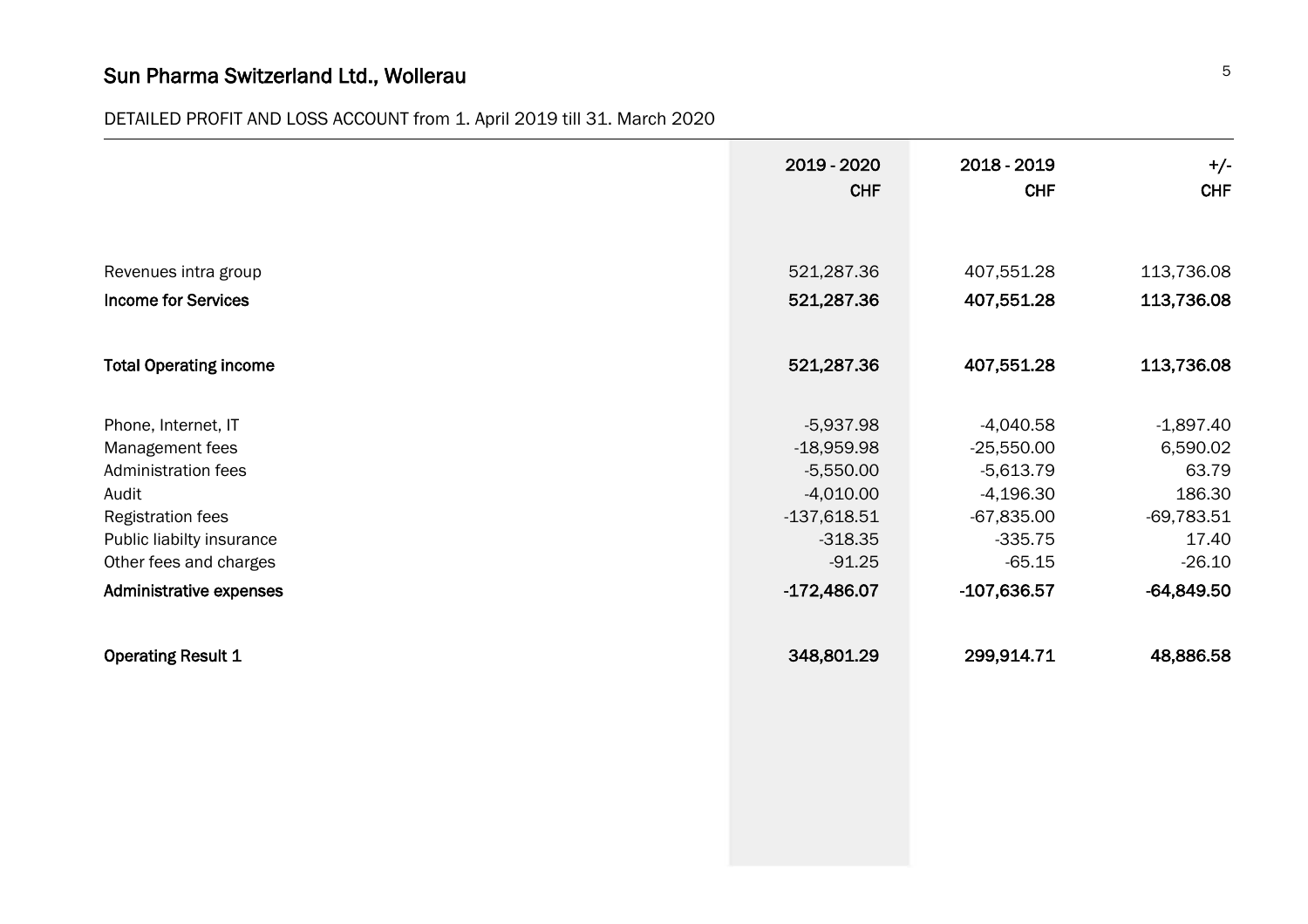DETAILED PROFIT AND LOSS ACCOUNT from 1. April 2019 till 31. March 2020

|                           | 2019 - 2020   | 2018 - 2019   | $+/-$        |
|---------------------------|---------------|---------------|--------------|
|                           | <b>CHF</b>    | <b>CHF</b>    | <b>CHF</b>   |
| Gross salary              | $-262,268.00$ | $-245,438.00$ | $-16,830.00$ |
| AHV/ALV                   | $-20,261.15$  | $-19,258.50$  | $-1,002.65$  |
| Pension fund              | $-28,315.00$  | $-26,324.30$  | $-1,990.70$  |
| Accident insurance        | $-2,244.55$   | $-1,999.65$   | $-244.90$    |
| Disability insurance      | $-2,280.80$   | $-2,012.40$   | $-268.40$    |
| Travel fees effective     | $-26,836.35$  | $-18,443.10$  | $-8,393.25$  |
| Personal costs            | $-342,205.85$ | $-313,475.95$ | $-28,729.90$ |
| Bank charges              | $-397.30$     | $-662.33$     | 265.03       |
| Exchange differences      | $-16,720.41$  | $-16,554.57$  | $-165.84$    |
| Interests on loan         | 0.00          | $-5,060.06$   | 5,060.06     |
| <b>Financial expenses</b> | $-17,117.71$  | $-22,276.96$  | 5,159.25     |
| Exchange differences      | 0.00          | 773.91        | $-773.91$    |
| <b>Financial income</b>   | 0.00          | 773.91        | $-773.91$    |
| <b>Financial result</b>   | $-17,117.71$  | $-21,503.05$  | 4,385.34     |
| <b>Operating result 2</b> | $-10,522.27$  | $-35,064.29$  | 24,542.02    |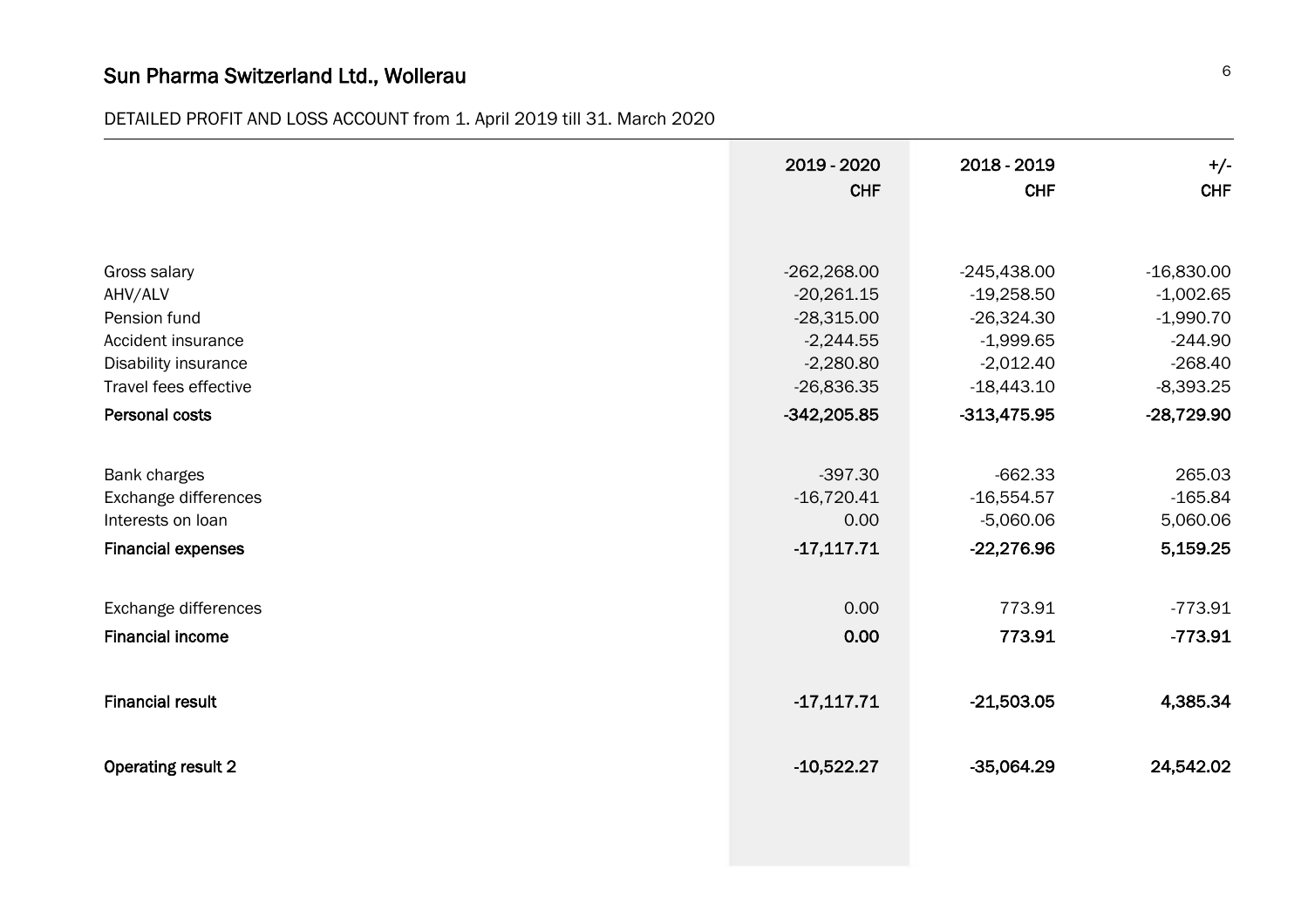## DETAILED PROFIT AND LOSS ACCOUNT from 1. April 2019 till 31. March 2020

|                                                                                        | 2019 - 2020<br><b>CHF</b>            | 2018 - 2019<br><b>CHF</b>                 | $+/-$<br><b>CHF</b>                          |
|----------------------------------------------------------------------------------------|--------------------------------------|-------------------------------------------|----------------------------------------------|
| Extraordinary expenses<br><b>Extraordinary Revenue</b><br><b>Extraordinary revenue</b> | $-10,614.91$<br>0.00<br>$-10,614.91$ | $-537,919.40$<br>693,198.03<br>155,278.63 | 527,304.49<br>$-693,198.03$<br>$-165,893.54$ |
| <b>Extraordinary revenue</b>                                                           | $-10,614.91$                         | 155,278.63                                | $-165,893.54$                                |
| Operating profit (before taxes)                                                        | $-21,137.18$                         | 120,214.34                                | $-141,351.52$                                |
| Taxes<br><b>Taxes</b>                                                                  | $-245.50$<br>$-245.50$               | $-1.55$<br>$-1.55$                        | $-243.95$<br>$-243.95$                       |
| Loss of the period                                                                     | $-21,382.68$                         | 120,212.79                                | $-141,595.47$                                |
|                                                                                        |                                      |                                           |                                              |
|                                                                                        |                                      |                                           |                                              |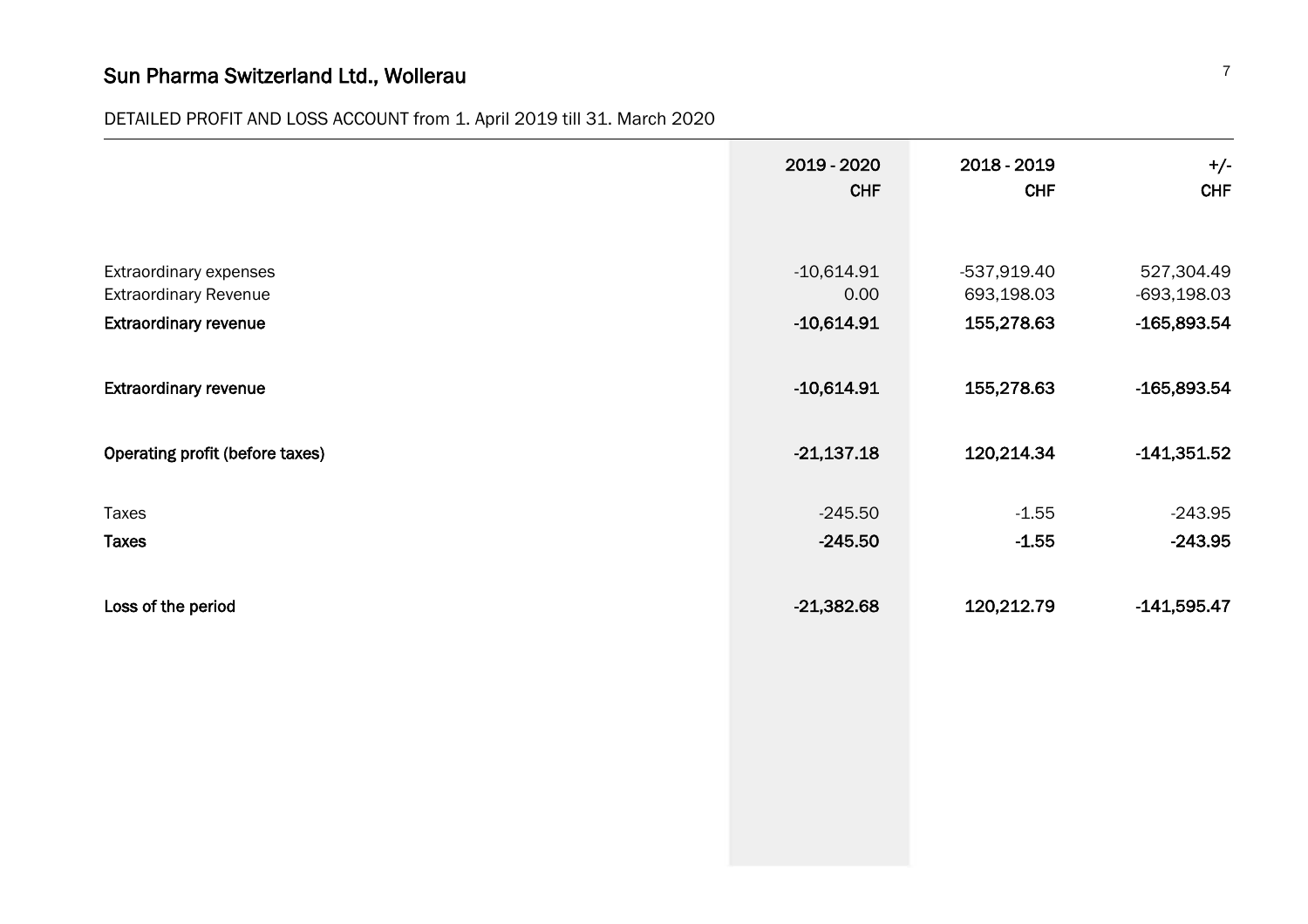Notes to the annual report as of 31. March 2020

## 1. Principles

## 1.1 General aspects

These financial statements were prepared according to the provisions of the Swiss Law on Accounting and Financial Reporting (32nd title of the Swiss code of Obligations). Where not prescribed by law, the significant accounting and valuation principles applied are described below. It should be noted that to ensure the company's going concern, the company's financial statements may be influenced by the creation and release of hidden reserves.

## 2. Information on balance sheet and income statement items

none

### 3. Other Informations

#### 3.1 Full-time equivalents

The full-time equivalents were below 10.

#### 3.2 Extraordinary expenses

In the profit and loss account extraordinary expenses of CHF 10'614.91 are shown. This position is an insurance premium of AIG insurance for an unforeseen storage of goods in a special warehouse.

#### 3.3 Significant occurance after the balance sheet date

There are no significant occurance after the balance sheet date, which could impact the book value of the assets or liabilities or which should be disclosed here.